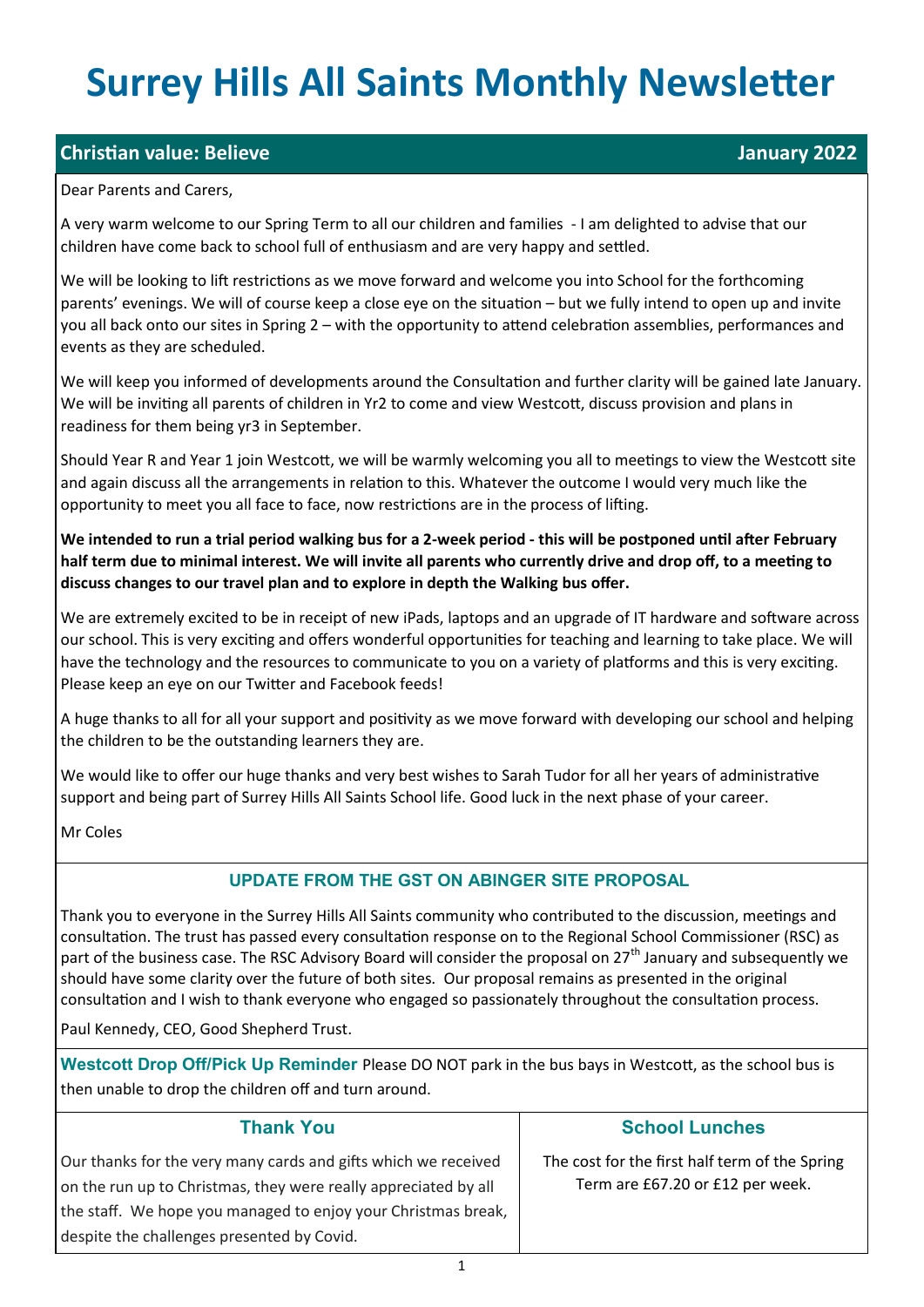#### **Santa's Grotto**

A huge thank you to all the parents who organised this year's Santa Grotto. The grotto looked wonderful and those who attended had an amazing time visiting Santa.





#### **Nestle Project R-Generation**

**R-Generation**' is a free curriculum-linked programme for schools which helps students think about using our planet's resources sustainably to make a difference in their school community, at home and beyond.

If this is of interest please click [here](https://r-generation.co.uk/) to view the free resources available.

#### **ELSA and HSLW**

As some of you know we sadly said goodbye to a long standing ELSA (Emotional Literacy Support Assistant) Mrs Baker at the end of last term. We are lucky enough to still retain Mrs Hill our ELSA at Abinger. Mrs Van-Loo is currently in the process of training to be an ELSA under the supervision of the Surrey Educational Psychology team. The ELSA programme is a half termly programme that can offer emotional support for a variety of issues. Once the programme has been delivered the child remains under the pastoral supervision of the ELSA. This means they will have access to ELSA support on a 'when needed' basis.

Our HSLW (Home School Link Worker) is Vicki Kelsall and she continues to support our families and can signpost parents / carers to a range of resources. Please contact her directly on Kelsall.vicki@ashcombe.surrey.sch.uk if you wold like to discuss any of your family needs.

| <b>Puzzles, Board Games Needed</b>       | <b>YouTube-Choices for Every Family</b>                                   |
|------------------------------------------|---------------------------------------------------------------------------|
| We are looking to re-stock our lunchtime | Every family has a different approach to how they use technology,         |
| club with puzzles and board games. If    | explore online, and set digital ground rules. That's why we offer options |
| you have any going spare please could    | for you to decide which YouTube experience is best for your unique        |
| you drop these into one of the school    | family.                                                                   |
| offices. Thank you.                      | <b>YouTube Family</b>                                                     |

#### **Logo Lift Off Competition**

We would like to make you aware of an amazing competition for 4–11 year olds from the UK Space Agency. The competition is to design a logo that could go on the first rockets ever to be launched from the UK.

The rockets will carry small satellites into orbit that collect information on climate change.

Regional winners will get to present their ideas IVE at the virtual Grand Final in March.

For further details on the competition and how to enter please click [here.](https://www.logoliftoff.org.uk/?utm_source=EM&utm_medium=EM&utm_campaign=HS_UKSA_Logo_Email_websitebutton&utm_term=HS_SE&utm_content=hs_te&gator_td=zkRNQPxTgwPKt0qQCXuADUuLob1z5F3J71uyeJxcxnAg8EZLBhO5BtaPHmNKfQqHTYAHQ8ncfQL0HBcVfMY9Oy9wH%2fntFa54taVoszgi%252)